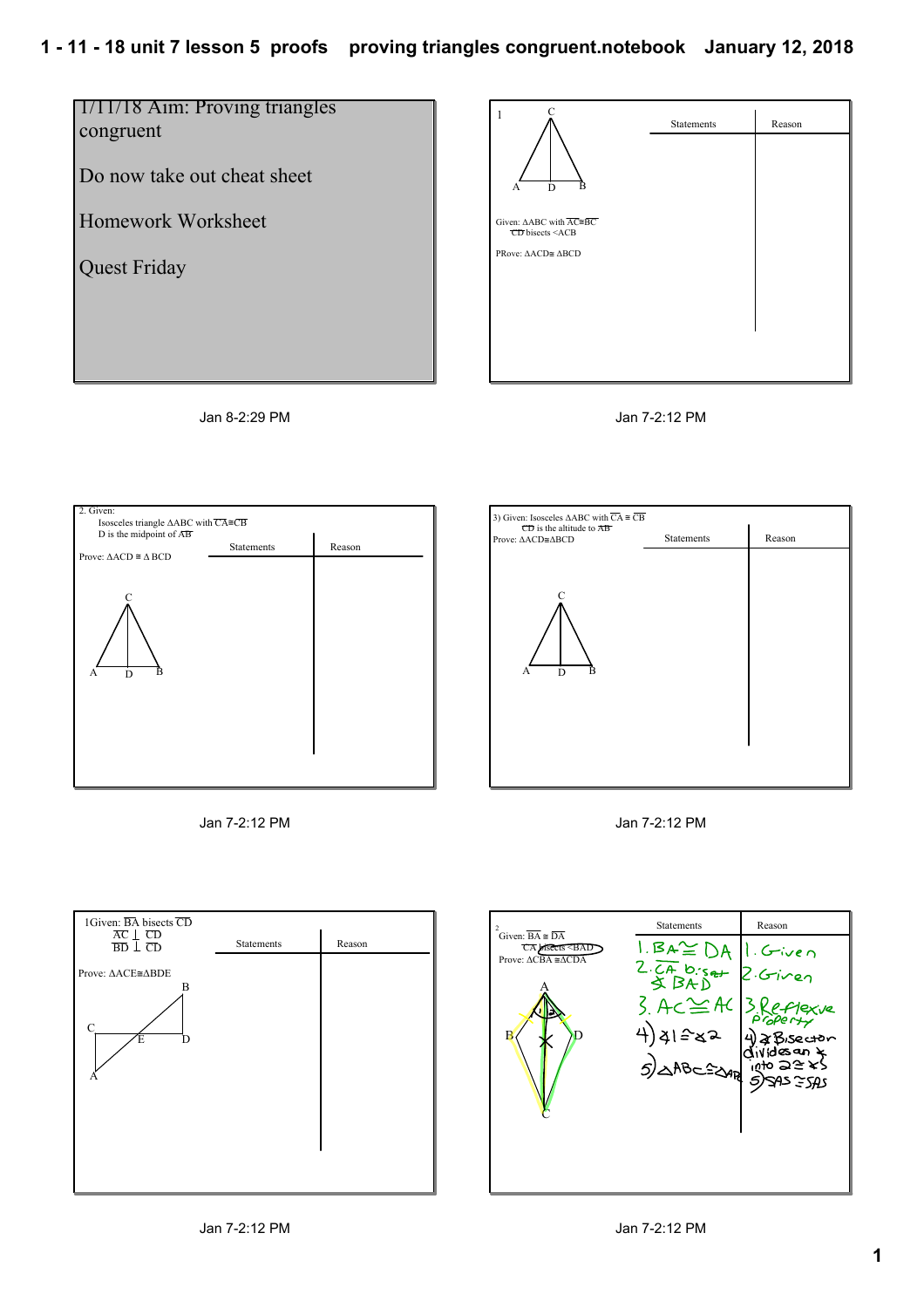

Jan 7-2:19 PM









| Given: $\overline{CD} \perp \overline{AB}$<br>D is the midpoint of $\overline{AB}$ | <b>Statements</b>                                                                                                                                                                                                                                                                                                             | Reason |
|------------------------------------------------------------------------------------|-------------------------------------------------------------------------------------------------------------------------------------------------------------------------------------------------------------------------------------------------------------------------------------------------------------------------------|--------|
| Prove: $\triangle CAD \cong \triangle CBD$<br>D<br>A                               | $1.\overline{CD} \perp \overline{AB}$<br>2. $\angle$ <i>CDA</i> and $\angle$ <i>CBA</i><br>are right angle<br>3. $\angle CDA \cong \angle CBA$<br>4. <i>D</i> is the midpoint of $\overline{AB}$<br>5. $\overline{AD} \cong \overline{BD}$<br>6. $\overline{CD} \cong \overline{CD}$<br>$7 \triangle CAD \cong \triangle CBD$ |        |





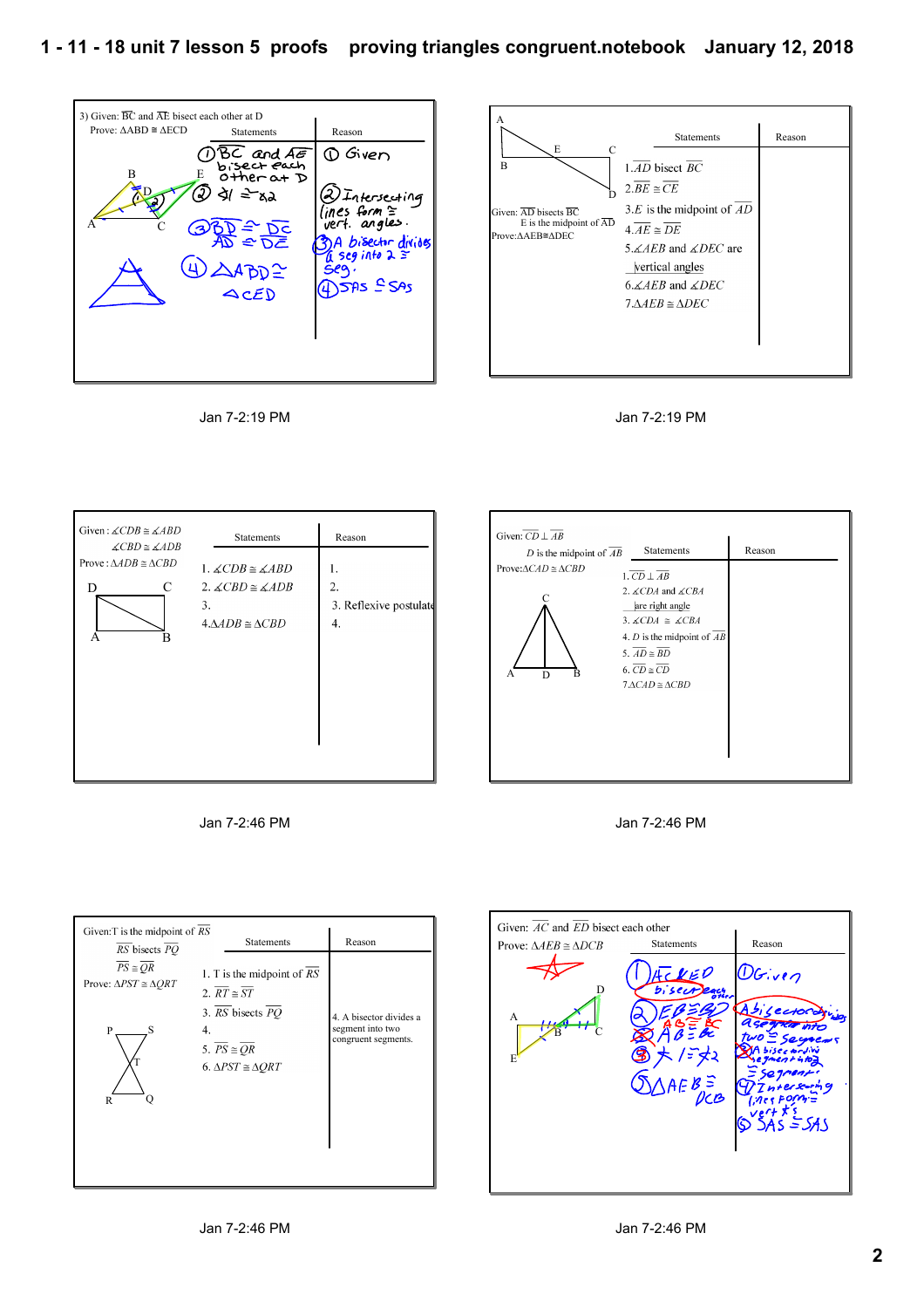Г

Given: ABCD is a quadrilateral Statements Reason  $\overline{AB} \cong \overline{CD}$ **OGiven**  $\bigcap$   $\bigwedge$   $\bigwedge$  IsCD is  $\overline{BC} \cong \overline{AD}$ uadrik Prove:  $\triangle ABC \cong \triangle$ CB4  $\overline{AB} = \overline{AB}$  $AC \cong AC$ B  $4ABC<sup>2</sup>$  $\overline{\phantom{a}}^c$ A  $\top$ 









| Given: $\overline{AB} \cong \overline{CD}$ | Statements | Reason |
|--------------------------------------------|------------|--------|
|                                            |            |        |
| $\overline{BC} \cong \overline{AD}$        |            |        |
| Prove: $\triangle ABD \cong \triangle CDB$ |            |        |
| C<br>В.<br>A<br>D                          |            |        |
|                                            |            |        |
|                                            |            |        |
|                                            |            |        |





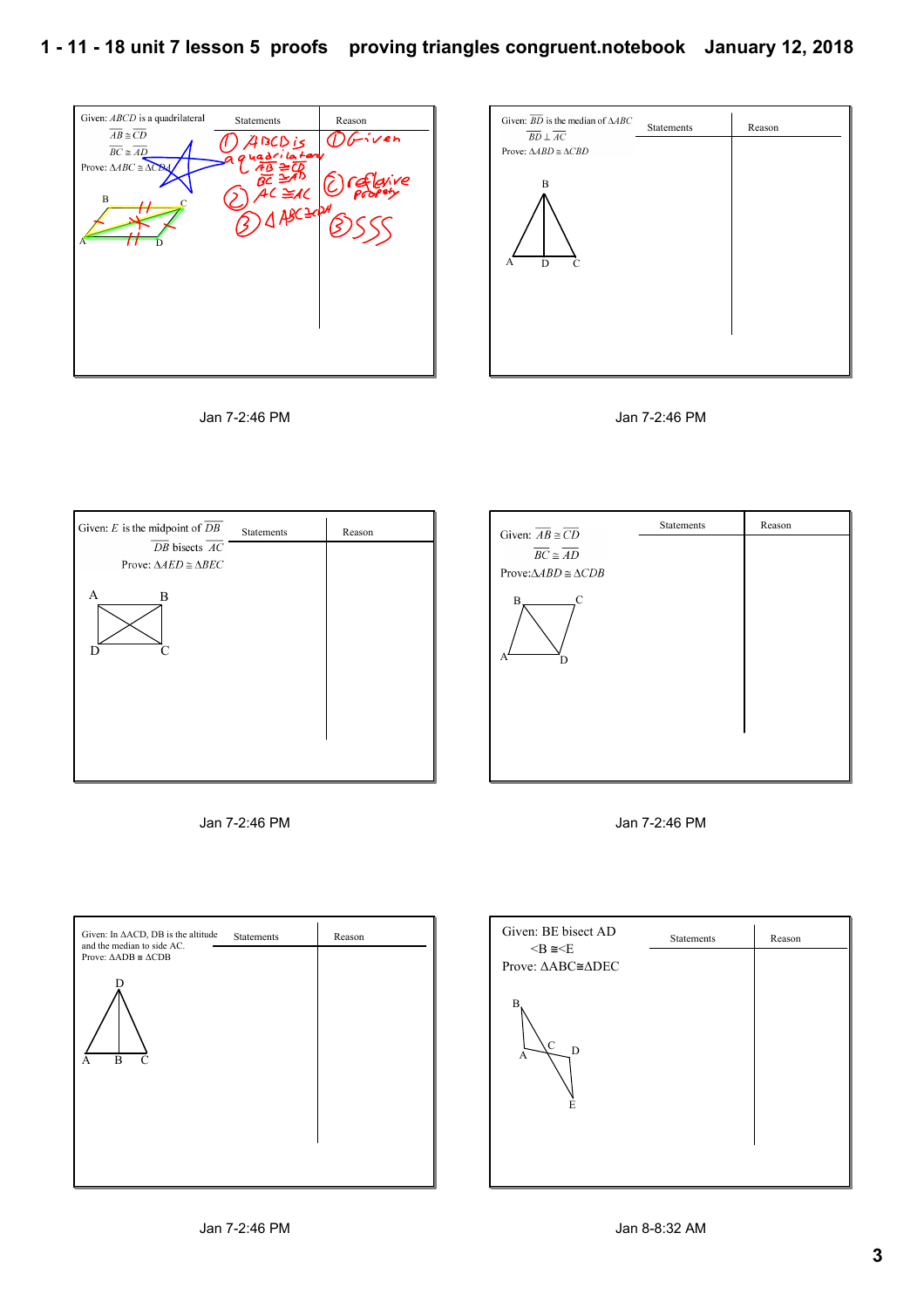

















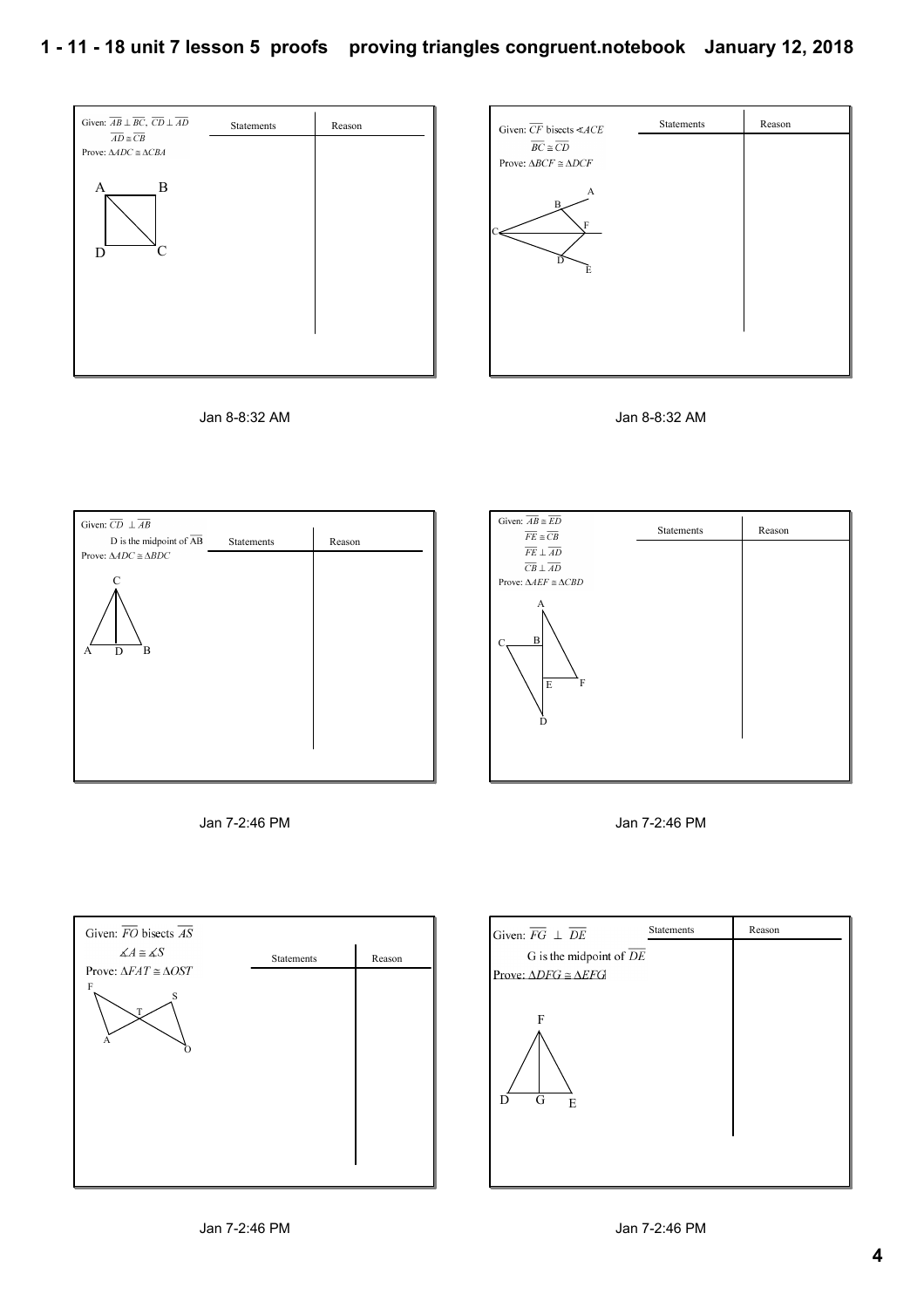









| Given: S is the midpoint of $\overline{\text{PR}}$        | Statements | Reason |
|-----------------------------------------------------------|------------|--------|
| $\overline{QS}$ is the altitude from Q to $\overline{PR}$ |            |        |
| Prove: $\triangle PQS \cong \triangle RSQ$                |            |        |
|                                                           |            |        |
|                                                           |            |        |
|                                                           |            |        |
| S<br>P<br>R                                               |            |        |
|                                                           |            |        |
|                                                           |            |        |
|                                                           |            |        |
|                                                           |            |        |
|                                                           |            |        |
|                                                           |            |        |





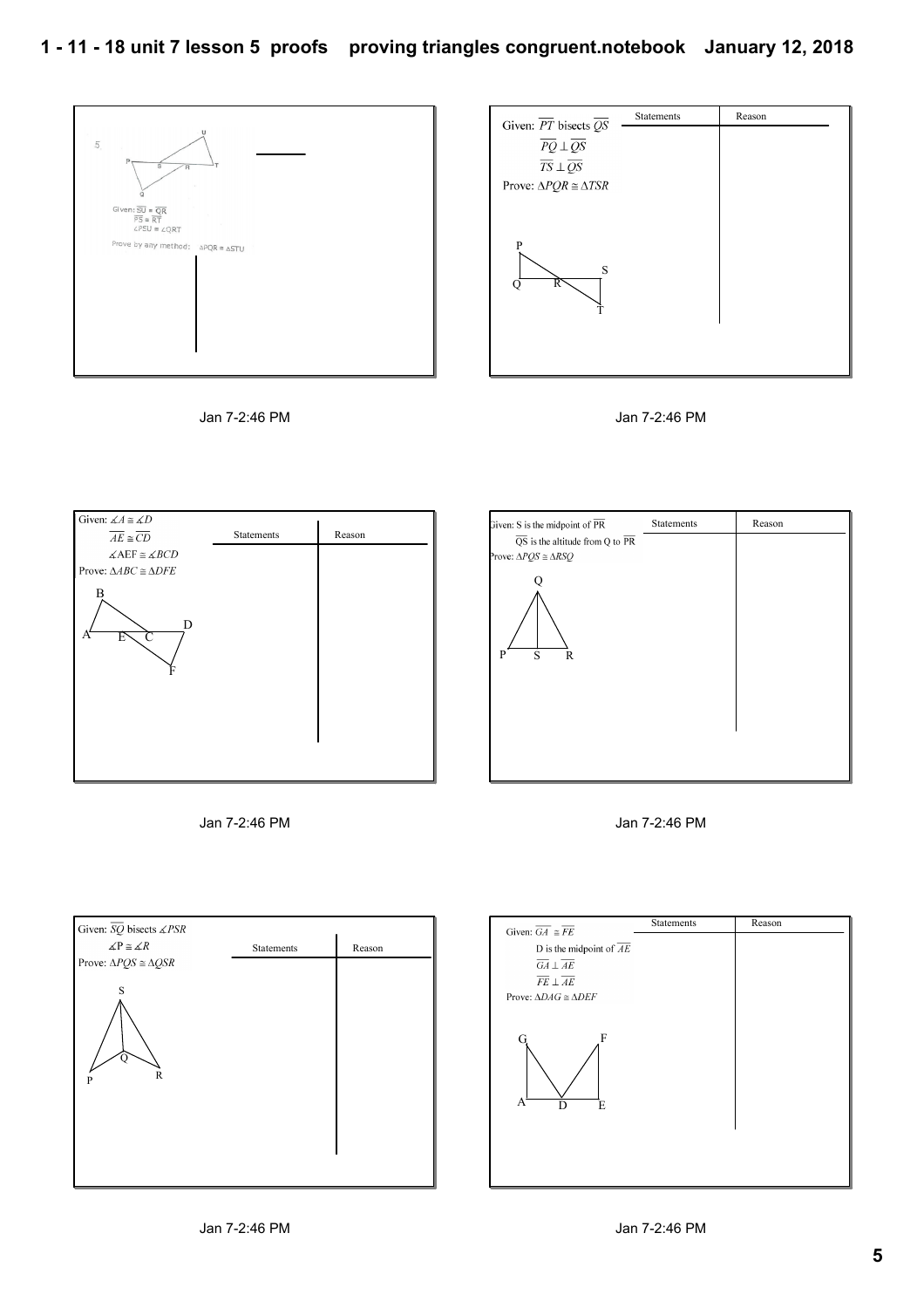## **1 11 18 unit 7 lesson 5 proofs proving triangles congruent.notebook January 12, 2018**















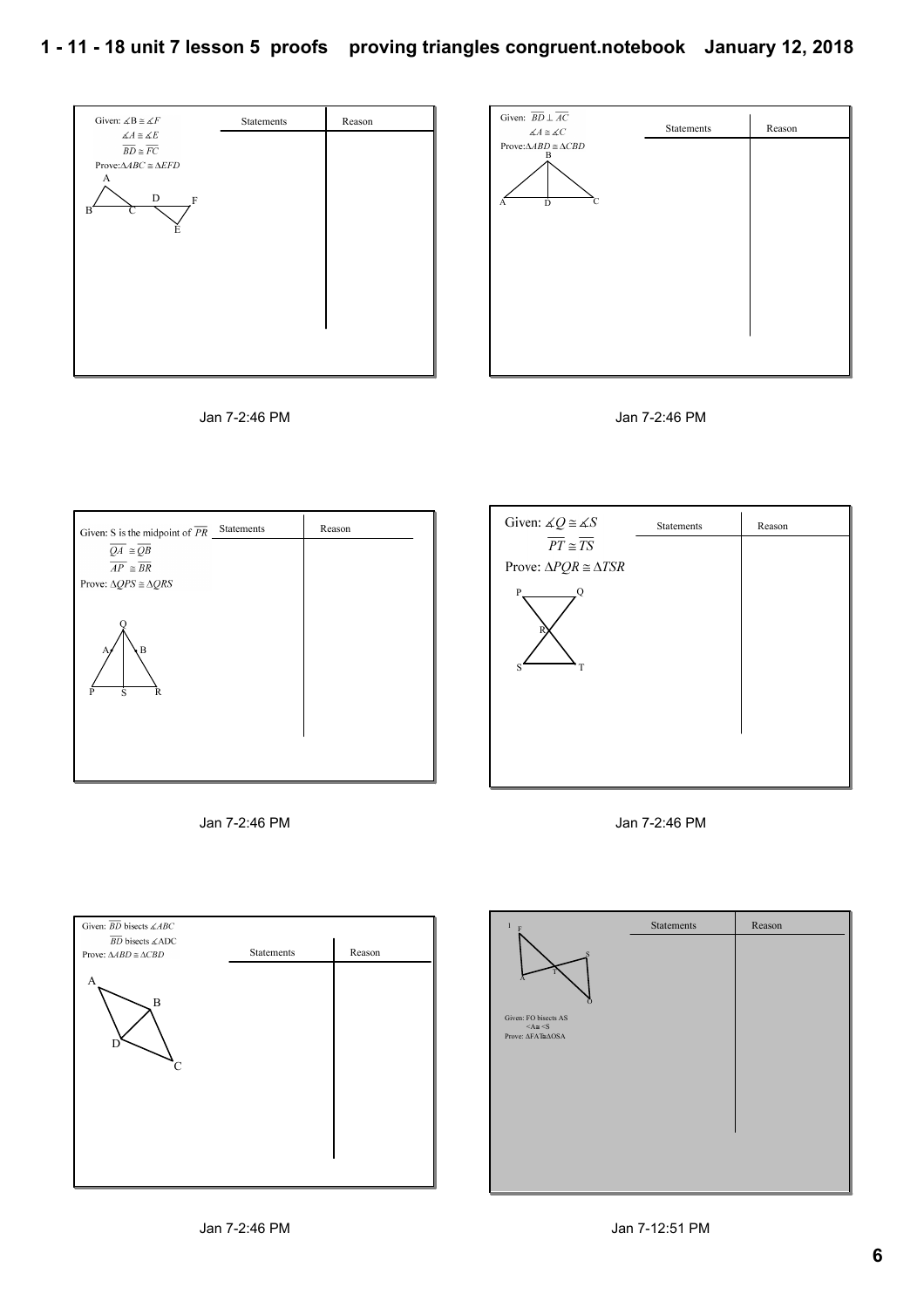$\sim$ 











| $\overline{ }$<br>B<br>$\Rightarrow$ E<br>$\overline{C}$                         | <b>Statements</b> | Reason |
|----------------------------------------------------------------------------------|-------------------|--------|
| Given: <bce≅<dce< td=""><td></td><td></td></bce≅<dce<>                           |                   |        |
| AC bisects <bad<br>Prove <math>\triangle ABC \cong \triangle ADC</math></bad<br> |                   |        |
|                                                                                  |                   |        |
|                                                                                  |                   |        |

Jan 7-1:26 PM